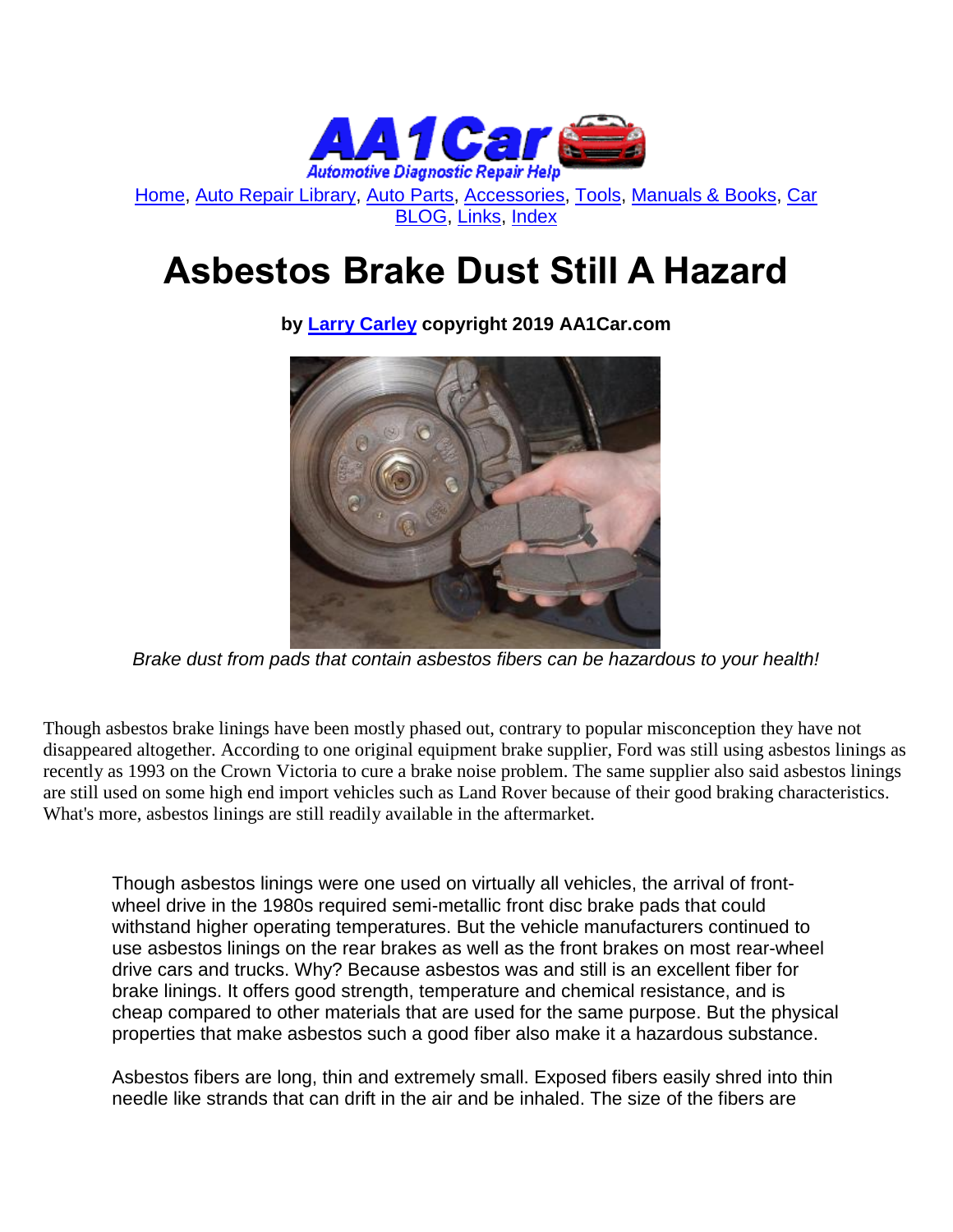such that they are not easily filtered out by the mucus linings in the nose and lungs. Hence, the fibers lodge deep in the lungs where their sharp needle like presence becomes a source of constant irritation. To make matters worse, the human body cannot rid itself of these fibers because they are impervious to biochemical assault. So over time, exposure to asbestos dust may result in lung disease or cancer.

The asbestos hazard is associated primarily with those who work in the asbestos handling and processing industries. But once the asbestos fibers are encapsulated in other materials, they pose little danger to workers in brake, clutch or gasket manufacturing plants.

There is a danger, however, to brake technicians and do-it-yourselfs who change their own brake pads and shoes because of the dust that is generated as brakes wear. As the linings wear, asbestos fibers are exposed and released as dust into the air. Some of the dust clings to brake parts and some of it is blown away. If you use an air hose to blow out a brake drum or to blow dust off brake parts to "clean" them, the only thing you will succeed in doing is blowing billions of asbestos fibers into the air. This will expose not only you to dangerous concentrations of asbestos fibers, but everybody else in your shop or garage, too.

Brake dust fibers can also cling to clothing, posing a possible hazards to other household members when work clothes covered with brake dust are washed with other laundry. Work clothes should be washed separately to prevent the spread of fibers to other clothing.



## **ASBESTOS BAN**

Back in early 1980s, the health conscious Scandinavians were the first to ban asbestos containing products, including brake linings, clutch linings and engine gaskets. This lead to the introduction of nonasbestos substitutes, and the rest is history.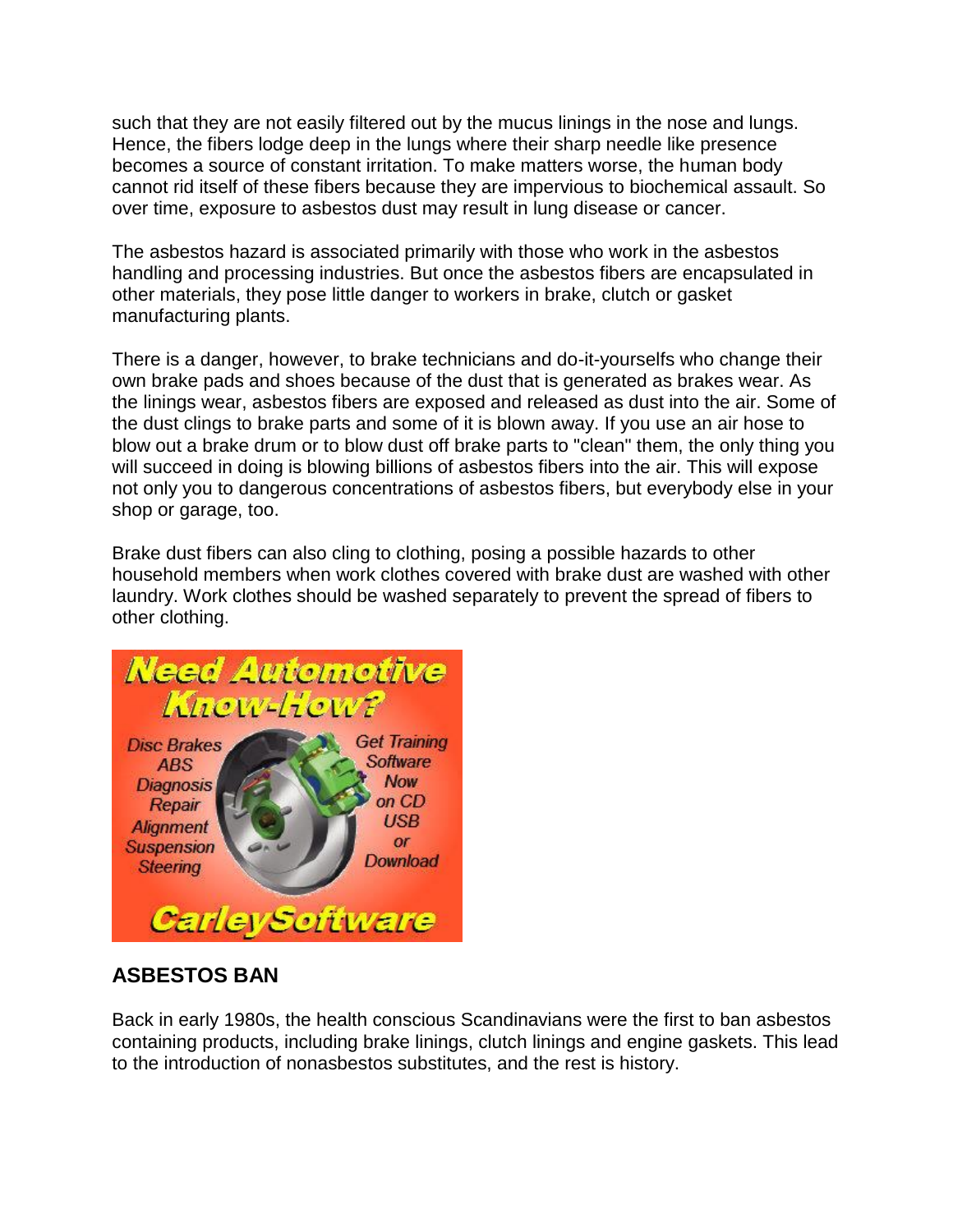In January 1986, the U.S. Environmental Protection Agency proposed a ban on the production of nearly all products containing asbestos in this country. The rules also banned imported products containing asbestos, and would be a total ban by 1996.

For awhile, it seemed that asbestos was headed for extinction. Friction material and gasket suppliers worked hard to develop nonasbestos substitutes and gradually made the transition to these new materials. Nobody wanted the liability associated with asbestos. But the EPA proposed ban was eventually overturned in the courts. One reason was that the ban would have put a lot of brake rebuilders as well as others out of business (Fact is, brake rebuilding became uneconomical and these people eventually lost their jobs anyway!)

So asbestos is still with us. Though U.S. auto makers say they no longer use brake or clutch linings that contain any asbestos, such is NOT true for many aftermarket suppliers of replacement brake pads and shoes, and clutch linings.

Friction products such as brake pads, shoes and clutch linings containing asbestos are NOT labeled as such because there is no law that requires manufacturers to do so. Consequently, since there is no way to know if a vehicle has asbestos brake linings or not, it is wise to treat every vehicle as though it might have asbestos linings. And even if a vehicle does not have asbestos linings, there are still concerns that other fibers used in NAO linings may pose the same long term health risks as asbestos!

That is why [OSHA](http://www.osha.gov/dts/shib/shib072606.html) recommends using some type of wet cleaning (aerosol or a brake washer) or enclosed high efficiency vacuuming to keep brake dust to an absolute minimum. Wetting down the fibers with a liquid prior to wiping or washing them off prevents them from becoming airborne. The maximum permissible exposure limit (PEL) is now only **0.1 fibers per cubic centimeter of shop air over an 8-hour period**.

## **Other Hazardous Materials in Brake Linings**

New brake regulations that have been passed in Washington and California are calling for a phased reduction of asbestos, copper, cadmium, lead and mercury in brake linings. Copper and other heavy metals are toxic to aquatic life. Brake dust carrying these metals can be washed into lakes and streams near highways. The concentrations are too low to be a danger to humans, but they can harm fish, frogs and other aquatic life. The law requires reducing the copper and heavy metal content in brake pads to 5% or less by 2020, and reducing it even further to 0.5% by 2025.

A number of major brake suppliers have already introduced new brake linings that are either low copper/low heavy metals (5 percent or less) or are copper free.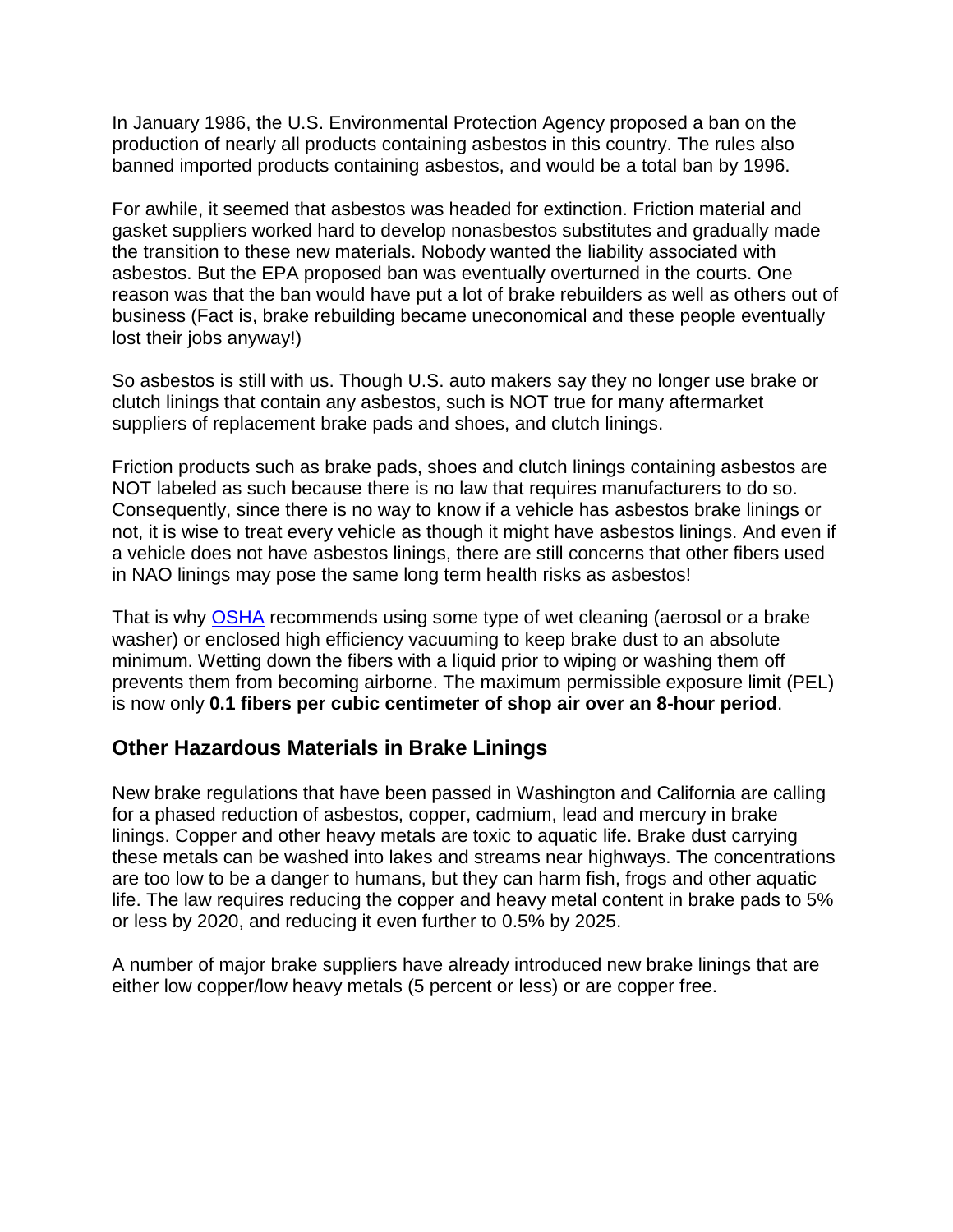

*The packaging for many brands of brake pads now carry the LeafMark ratings to indicate their toxic metal content.*

Pads that meet the new low copper, low heavy metal, low asbestos requirements are being certified by the Automotive Manufacturers Equipment Compliance Agency (AMECA). Ratings include "A", "B" and "N" edge codes. Each edge code represents a different level of compliance for various contaminants in the friction material. These include copper (Cu), asbestos, chromium (Cr), lead (Pb), mercury (Hg) and cadmium (Cd). Those that meet the highest rating "N" contain less than 0.50 percent copper and NO asbestos, chromium, lead, mercury, cadmium or antimony. New "Leaf Marks" are also being used on some brake pad packaging to indicate the compliance level of the product. This mark gives consumers and installers the ability to tell at a glance if the pads are environmentally compliant or not. Three leafs is the best rating and corresponds to the "N" rating.

For EPA guidelines on how to minimize your exposure to brake dust, [Click Here.](https://www.epa.gov/asbestos)

For help finding a mesothelioma lawyer if you have asbestos cancer, [Click Here.](https://www.mesotheliomalawyercenter.org/mesothelioma-lawyer/)



[Auto Repair Safety Tips](http://www.aa1car.com/library/repair_safety_tips.htm)

[Application\\_Specific Brake Materials](http://www.aa1car.com/library/brakes1a.htm)

[Eliminating Disc Brake Noise](http://www.aa1car.com/library/tr996.htm)

[Doing a Complete Brake Repair Job](http://www.aa1car.com/library/brakefix.htm)